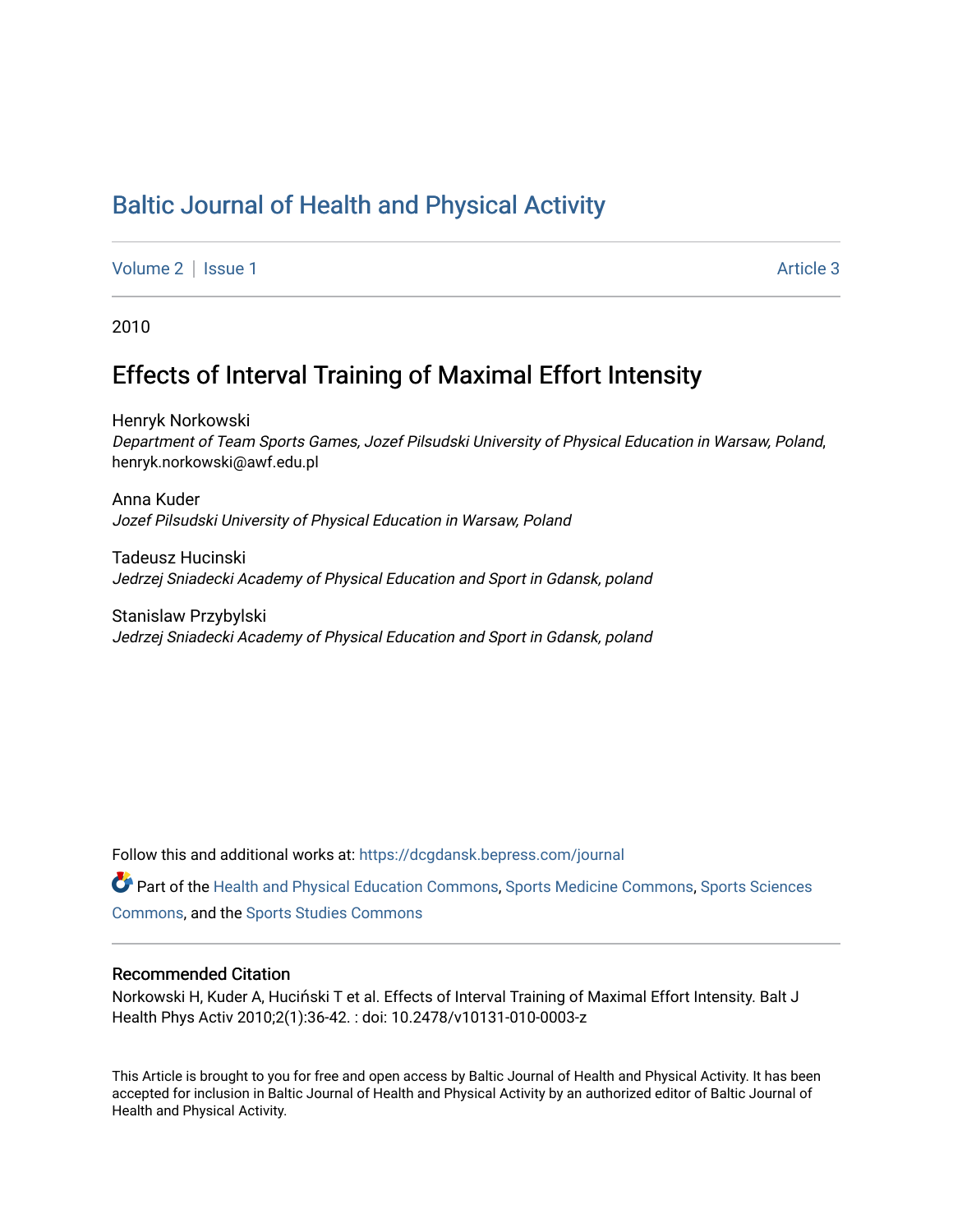|                                                                                                        | <b>Effects of Interval Training</b><br>of Maximal Effort Intensity                                                                                                                                                                                                                                                                                                                                                                                                                                                                                                                                                                                                                                                                                                                          |  |  |  |  |  |  |  |
|--------------------------------------------------------------------------------------------------------|---------------------------------------------------------------------------------------------------------------------------------------------------------------------------------------------------------------------------------------------------------------------------------------------------------------------------------------------------------------------------------------------------------------------------------------------------------------------------------------------------------------------------------------------------------------------------------------------------------------------------------------------------------------------------------------------------------------------------------------------------------------------------------------------|--|--|--|--|--|--|--|
|                                                                                                        | DOI: 10.2478/v10131-010-0003-z                                                                                                                                                                                                                                                                                                                                                                                                                                                                                                                                                                                                                                                                                                                                                              |  |  |  |  |  |  |  |
| <b>Authors' Contribution:</b><br>A - Study Design<br>B - Data Collection<br>C - Statistical Analysis   | Henryk Norkowski <sup>1 (A,B,D,F)</sup> , Anna Kuder <sup>1 (A,D,G)</sup> ,<br>Tadeusz Huciński <sup>2 (A,D,F)</sup> , Stanisław Przybylski <sup>2 (B,D,E)</sup>                                                                                                                                                                                                                                                                                                                                                                                                                                                                                                                                                                                                                            |  |  |  |  |  |  |  |
| D - Data Interpretation<br>E - Manuscript Preparation<br>F - Literature Search<br>G - Funds Collection | <sup>1</sup> Józef Piłsudski University of Physical Education in Warsaw, Poland<br><sup>2</sup> Jedrzej Sniadecki Academy of Physical Education and Sport in Gdansk,<br>Poland                                                                                                                                                                                                                                                                                                                                                                                                                                                                                                                                                                                                              |  |  |  |  |  |  |  |
|                                                                                                        | Key words: untrained men, interval training, cycloergometer, maximal effort intensity.                                                                                                                                                                                                                                                                                                                                                                                                                                                                                                                                                                                                                                                                                                      |  |  |  |  |  |  |  |
|                                                                                                        | <b>Abstract</b>                                                                                                                                                                                                                                                                                                                                                                                                                                                                                                                                                                                                                                                                                                                                                                             |  |  |  |  |  |  |  |
| <b>Background:</b>                                                                                     | The purpose of this study was to determine changes in anaerobic capacity at                                                                                                                                                                                                                                                                                                                                                                                                                                                                                                                                                                                                                                                                                                                 |  |  |  |  |  |  |  |
| <b>Material/Methods:</b>                                                                               | 100% physical effort intensity in the examined people.<br>12 male students from the University of Physical Education in Warsaw were                                                                                                                                                                                                                                                                                                                                                                                                                                                                                                                                                                                                                                                         |  |  |  |  |  |  |  |
|                                                                                                        | subject to these examinations. The average age was 23.6 years, mean body<br>height 178.7 cm, and body mass 80.6 kg. The experiment was carried out<br>from 7th January to 8th March 2008. The experiment (one group) was carried<br>out in two stages. The first stage had 25 training units on a cycloergometer<br>within 5 weeks. The second stage was connected with controlling the<br>obtained results for 3 consecutive weeks after completing the training. An<br>individual load consisted of 6 efforts (10s work, 60s rest) performed with<br>intensity at 100% of the individual's maximum power in consecutive test trials.<br>All training and test trials were performed by means of the Monark 824E<br>(Sweden) cycloergometer linked with a PC computer, MCE v.4.0 software. |  |  |  |  |  |  |  |
| Results:                                                                                               | The results revealed that effort stimuli made significant changes in<br>mechanical work, maximum power, time of achieving maximum power after a                                                                                                                                                                                                                                                                                                                                                                                                                                                                                                                                                                                                                                             |  |  |  |  |  |  |  |
|                                                                                                        | four-week period of exercises on a cycloergometer.                                                                                                                                                                                                                                                                                                                                                                                                                                                                                                                                                                                                                                                                                                                                          |  |  |  |  |  |  |  |
|                                                                                                        | <b>Conclusions:</b> The used training loads significantly affected the improvement of the results in<br>terms of mechanical work, maximum power, time of developing and<br>maintaining it.<br>The dynamics of changes of anaerobic capacity parameters, after completing<br>the training, may be used as a factor of reliable steering the training loads in<br>terms of intensity.                                                                                                                                                                                                                                                                                                                                                                                                         |  |  |  |  |  |  |  |
| Word count: 2382                                                                                       |                                                                                                                                                                                                                                                                                                                                                                                                                                                                                                                                                                                                                                                                                                                                                                                             |  |  |  |  |  |  |  |
| Tables: 4                                                                                              | Received: July 2009                                                                                                                                                                                                                                                                                                                                                                                                                                                                                                                                                                                                                                                                                                                                                                         |  |  |  |  |  |  |  |
| Figures: -                                                                                             | Accepted: June 2010                                                                                                                                                                                                                                                                                                                                                                                                                                                                                                                                                                                                                                                                                                                                                                         |  |  |  |  |  |  |  |
| References: 29                                                                                         | Published: September 2010                                                                                                                                                                                                                                                                                                                                                                                                                                                                                                                                                                                                                                                                                                                                                                   |  |  |  |  |  |  |  |

Address for correspondence:

Prof. Henryk Norkowski

University of Physical Education, Department of Team Sports Games, 00-968 Warsaw 45, Poland, ul. Marymoncka 34 Phone: +4822/ 864-09-73 E-mail: henryk.norkowski@awf.edu.pl

<sup>\*</sup> The paper financed by MNiSW (Polish Ministry of Science and Higher Education) Subject no. BW – I.26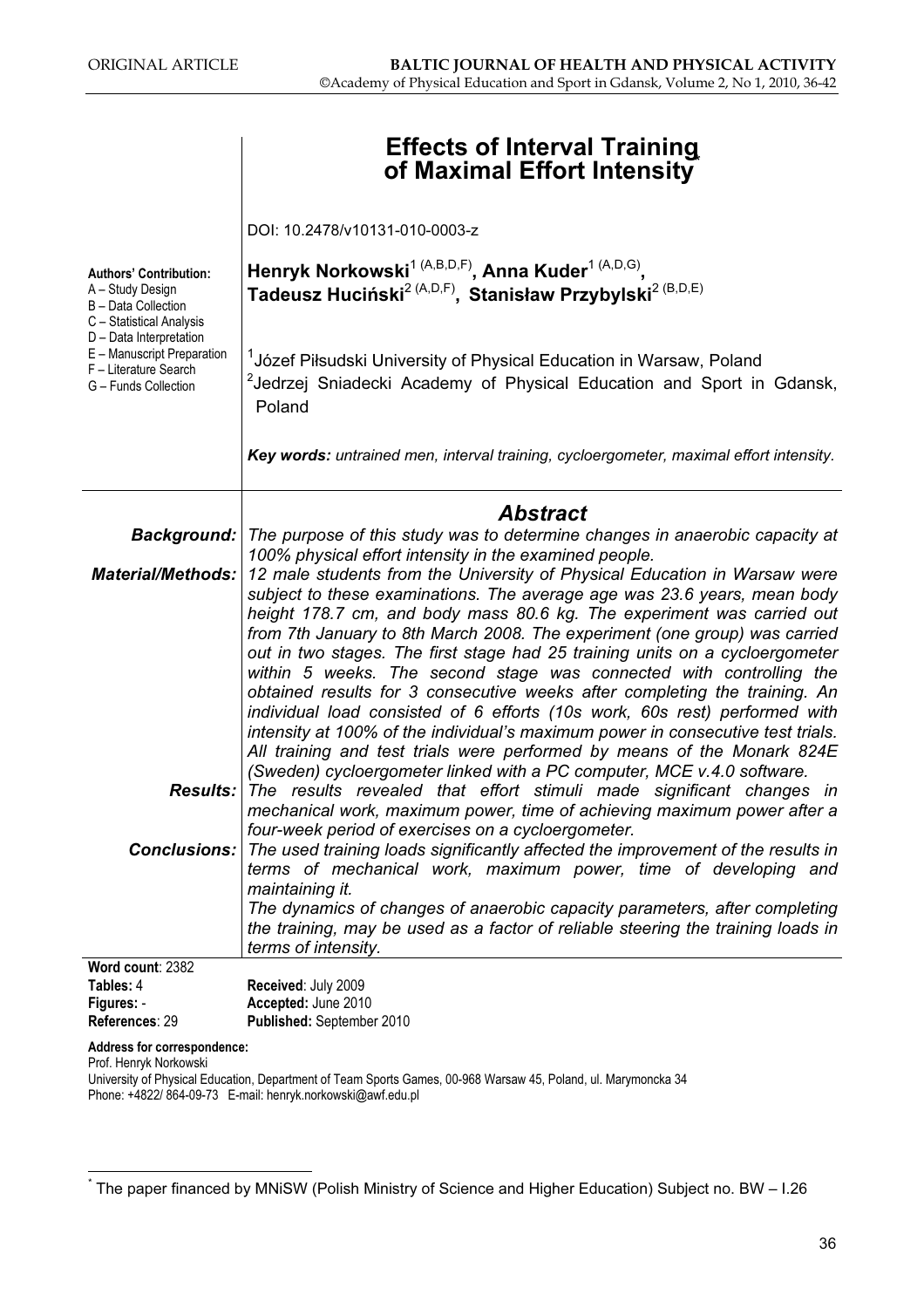### **Introduction**

Athletes, coaches and scientists who deal with sport training more and more shift the limits of human adaptation to training loads in order to succeed in their sports. The problem is connected with decreasing training loads just prior to contest. In many sports, the best results are observed with decreasing the performed training loads a short time before the competition [1,2,3,4,5]. The period of decreasing loads is commonly called "taper". Within "taper" the following variables are considered: duration of the training sessions, frequency and intensity. Intensity, in terms of anaerobic capacity, makes most problems in a coach's work. The intensity of training loads is called a qualitative variable and mostly affects training results. Research on high intensity efforts which determine anaerobic capacity leads to optimisation of the training process. According to many scientists and coaches, interval training is the basic method of developing adaptation changes in anaerobic capacity [6,7,8,9,10,11].

The purpose of this work was to assess the results of mechanical work, maximum power, the time of maximum power and maintaining it in the consecutive effort trials at the intensity of 100 % of individual capacity within the examined group.

### Material and methods

12 students (men) from the University of Physical Education in Warsaw were subject to these examinations. Their physical activities were limited to the obligatory practical classes. The average age was 23.6 years, mean body height 178.7 cm, and body mass 80.6 kg. The experiment was carried out from 7th January to 8th March 2008. An 8-week experiment was accepted by the Senate Commission of Ethics for Scientific Research at the University of Physical Education in Warsaw. The participants were advised on the purpose of the training, its methodics, and they submitted their written consent.

An experiment (one group) was carried out in two stages. The first stage had 25 training units on a cycloergometer within 5 weeks. The second stage was connected with controlling the obtained results for 3 consecutive weeks after completing the training. An individual load consisted of 6 efforts (10s work, 60s rest) performed with intensity at 100% of the individual's maximum power in consecutive test trials. Prior to the experiment and at the end of a consecutive week cycle (each 5th training) a test was carried out – 8 trials for 10s each with 60s intervals. The training was completed after 5 weeks, when no significant differences in the analyzed parameters were observed during two consecutive tests. All training and test trials were performed by means of the Monark 824E (Sweden) cycloergometer linked with a PC computer, MCE v.4.0 software which enabled setting up freely the performed work (J), time of effort [s] or the number of turns of the flywheel (the turn detectors fixed to the cycloergometer fly-wheel). During one turn on pedals the flywheel makes 3.7 turns which is equal to a distance of 6m (measurement error of one turn time = 1ms). The cycloergometer load was 0.075 kp kg<sup>-1</sup>.

The values of mechanic work (J/kg) were analyzed as well as the maximum power (W/kg) performed in each repetition of the test effort. The analyzed data has been presented as the mean values and the standard deviations (M±SD). Intrinsic differences between mean values were estimated by means of the ANOVA variant analysis with repeated measurements, and group variability was determined by the NIR test, assuming value levels p<0.05 as significant. All calculations were carried out by the STATISTICA™ (v. 5.5. Stat Soft. USA).

### Results

### Mechanical work

The assessment of the mean values of mechanical work during effort tests at the beginning and after 5 weeks of the experiment revealed a statistically significant increase in the analyzed parameter. The changes in consecutive repetitions ranged from 11–22%, and from the fourth effort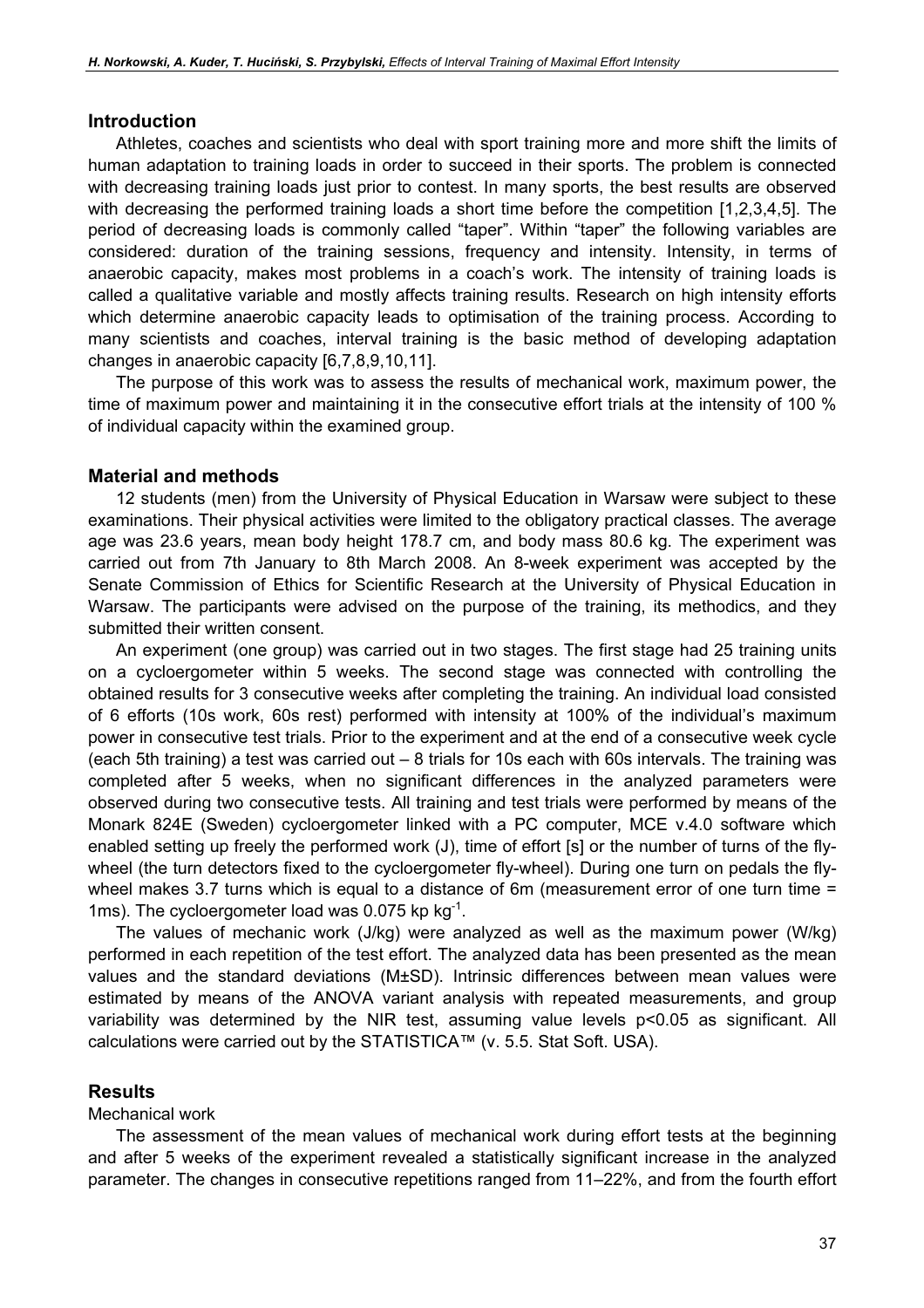increased up to the highest value (21.84%) at the last one (8th effort). Analyzing the dynamics of decrease in the values of mechanical work performed in consecutive effort tests, statistically significant differences were not observed, and a decrease in mean values of that parameter was at the level of 4–8%. Comparing mean values of mechanical work at the beginning of the experiment and after 3 weeks from completing the training, it was ascertained that at each repetition, mean values of that parameter were higher by 6–11% than the initial values (Table 1).

| Tab. 1. Differentiation of mean values of mechanical work [J/kg] in repetitions of the test effort before                                                                                                                            |  |  |  |  |  |  |  |  |  |  |
|--------------------------------------------------------------------------------------------------------------------------------------------------------------------------------------------------------------------------------------|--|--|--|--|--|--|--|--|--|--|
| training, after 5 weeks of interval training and after 3 weeks without training                                                                                                                                                      |  |  |  |  |  |  |  |  |  |  |
| <b>Balance and Contract Contract Contract Contract Contract Contract Contract Contract Contract Contract Contract Contract Contract Contract Contract Contract Contract Contract Contract Contract Contract Contract Contract Co</b> |  |  |  |  |  |  |  |  |  |  |

| <b>Measurement</b><br>periods | $n=12$    | 1 effort  | 2 effort | 3 effort | 4 effort  | 5 effort | 6 effort | 7 effort | 8 effort |
|-------------------------------|-----------|-----------|----------|----------|-----------|----------|----------|----------|----------|
| before interval               | M         | 96.33     | 95.31    | 89.67    | 86.26     | 83.77    | 81.63    | 79.89    | 77.51    |
| training                      | <b>SD</b> | ± 8.04    | ± 6.80   | ± 5.82   | ± 5.16    | ± 5.78   | ± 6.90   | ± 6.90   | ± 6.90   |
| after 5 weeks of              | М         | $111.03*$ | 106.41*  | 102.30*  | $100.23*$ | 99.44*   | 97.91*   | 95.90*   | 94.44*   |
| training                      | <b>SD</b> | ± 6.66    | ± 5.59   | ± 5.54   | ± 6.96    | ±7.32    | ±7.07    | ±7.07    | ±7.07    |
| difference**                  | $\%$      | $+15.25$  | $+11.64$ | $+14.08$ | $+16.19$  | $+18.71$ | $+19.95$ | $+20.04$ | $+21.84$ |
| after 3 weeks                 | M         | 103.64    | 101.29   | 98.02*   | 94.48*    | $91.59*$ | 98.57*   | 88.04*   | 87.07*   |
| without training              | SD        | ± 3.98    | ± 3.76   | ± 3.28   | ± 4.13    | ± 4.70   | ± 4.85   | ± 5.58   | ± 6.27   |
| difference**                  | $\%$      | $+7.05$   | $+5.90$  | $+8.52$  | $+8.70$   | $+8.54$  | $+8.86$  | $+9.26$  | $+10.98$ |
| difference***                 | $\%$      | $-6.65$   | $-4.81$  | $-4.18$  | $-5.74$   | $-7.89$  | $-8.52$  | $-8.20$  | $-7.81$  |

significant difference ( $p$ <0.05) in relation to the initial level

\*\* difference in relation to the initial level

\*\*\* difference in relation to the maximal level

#### Maximum power

 $\mathbf{r}$ 

Comparing maximum power values developed in consecutive repetitions of the effort tests before and after 5 weeks of the training, there was a statistically significant increase in the values of the analyzed parameter. It ranged between 13–20% and was increasing in the consecutive repetitions up to 19.49% in the last  $(8<sup>th</sup>)$  test. Analyzing the mean values of maximum power developed in the consecutive repetitions after three weeks of the interval, no statically intrinsic differences were observed in comparison to the maximal values, and a decrease in the value of that parameter ranged from 6 to 9%. A comparison of the mean values of maximum power developed at the beginning of the experiment and after three weeks from the completion of the training revealed that at each repetition mean values of that parameter were statistically higher by 6–11% than the initial values (Table 2).

Tab. 2. Differentiation of mean values of the maximal power [W/kg] in repetitions of the best effort before training, after 5 weeks of interval training and after 3 weeks without training

| <b>Measurement</b><br>periods | $n=12$    | 1 effort | 2 effort | 3 effort | 4 effort | 5 effort | 6 effort | 7 effort | 8 effort |
|-------------------------------|-----------|----------|----------|----------|----------|----------|----------|----------|----------|
| before interval               | M         | 11.06    | 10.75    | 10.54    | 10.14    | 9.79     | 9.61     | 9.49     | 9.08     |
| training                      | <b>SD</b> | ± 1.03   | ± 0.63   | ±10.78   | ±0.54    | ±0.62    | ±0.73    | ±0.73    | ±0.73    |
| after 5 weeks of              | М         | 12.51    | 12.39    | $12.12*$ | $11.85*$ | $11.54*$ | $11.46*$ | $11.16*$ | $10.85*$ |
| training                      | SD        | ±0.81    | ±0.57    | ±0.56    | ±0.56    | ±0.62    | ±0.68    | ±0.68    | ±0.68    |
| difference**                  | $\%$      | $+13.11$ | $+15.25$ | $+15.01$ | $+16.80$ | $+17.80$ | $+19.30$ | $+17.59$ | $+19.49$ |
| after 3 weeks                 | M         | $11.79*$ | $11.60*$ | $11.25*$ | 10.94*   | $10.69*$ | $10.47*$ | $10.29*$ | $10.21*$ |
| without training              | SD        | ±0.57    | ±0.60    | ±0.45    | ±0.43    | ±0.53    | ±0.51    | ±0.58    | ±0.53    |
| difference**                  | $\%$      | $+6.16$  | $+7.33$  | $+6.31$  | $+7.31$  | $+8.42$  | $+8.21$  | $+7.77$  | $+11.07$ |
| difference***                 | $\%$      | $-5.75$  | $-6.37$  | $-7.18$  | $-7.68$  | $-7.37$  | $-8.64$  | $-7.80$  | $-5.90$  |

\* significant difference (p<0.05) in relation to the initial level

\*\* difference in relation to the initial level

\*\*\* difference in relation to the maximal level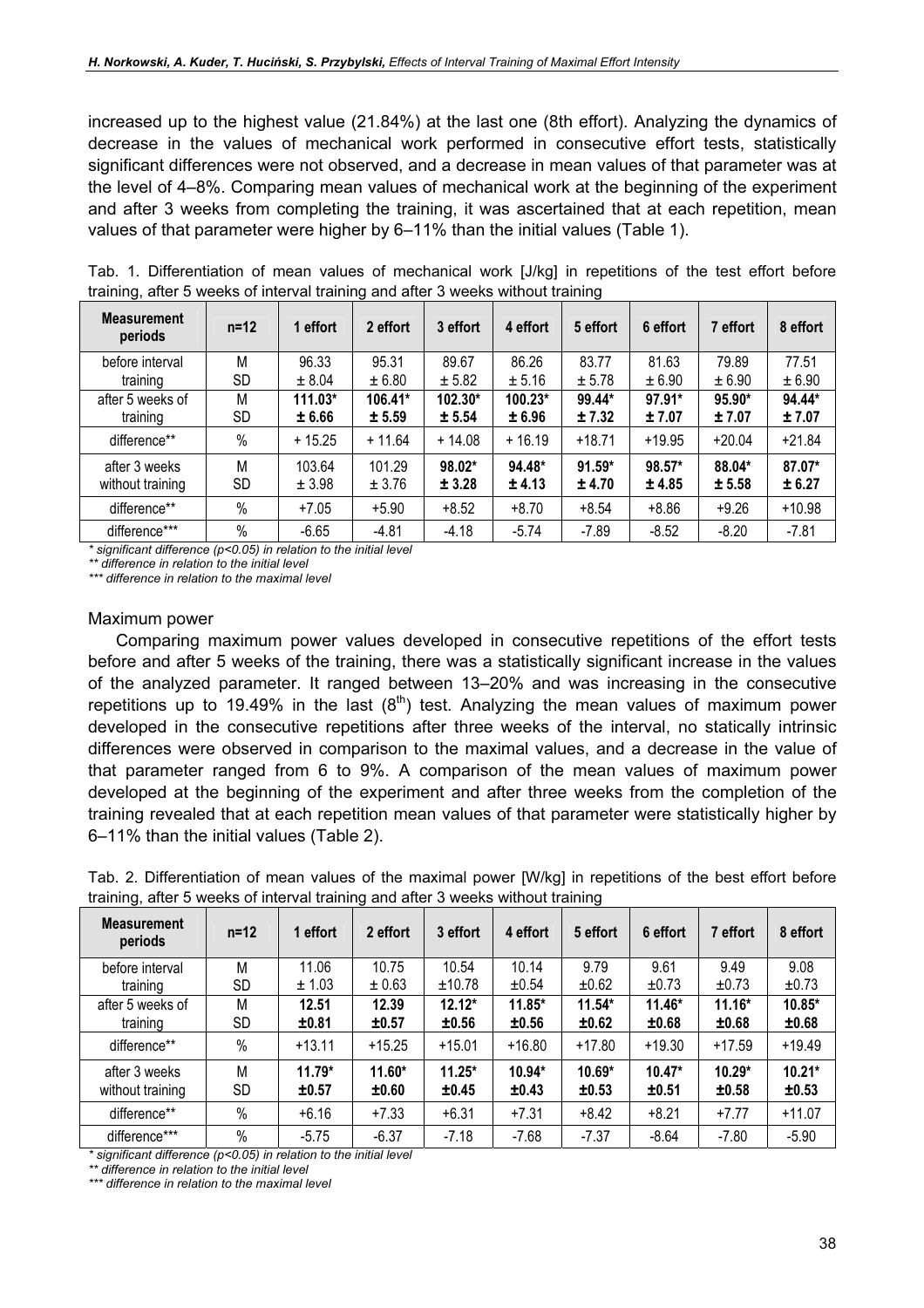Developing time of maximum power

Comparing the mean time of developing maximum power during the same repetitions of the contest effort before the training and after five weeks of the experiment, a varied increase in the value of that parameter was observed (range 0–7%), but the differences were not statistically significant. The comparison of the maximum value of the parameter with the results obtained after three weeks from completing the experiment revealed that at each repetition the time needed for developing maximum power was prolonged. The range of changes at particular repetitions, was different by 14–30%. A similar situation was seen while comparing the mean values of the parameter in relation to the initial level because it was ascertained that after three weeks' interval, the mean time of developing maximum power at particular repetitions of the effort was prolonged from 14 to 22% (Table 3).

| Tab. 3. Differentiation of mean values of developing time of the maximal power in repetitions of the test effort |
|------------------------------------------------------------------------------------------------------------------|
| before training, after 5 weeks of interval training and after 3 weeks without training                           |

| <b>Measurement</b><br>periods | $n=12$    | 1 effort | 2 effort | 3 effort | 4 effort | 5 effort | 6 effort | 7 effort | 8 effort |
|-------------------------------|-----------|----------|----------|----------|----------|----------|----------|----------|----------|
| before interval               | М         | 4.18     | 3.98     | 3.56     | 3.69     | 3.48     | 3.66     | 3.66     | 3.66     |
| training                      | <b>SD</b> | ±0.53    | ±0.53    | ±0.37    | ±0.60    | ±0.45    | ±0.83    | ±0.83    | ±0.83    |
| after 5 weeks of              | М         | 3.88     | 3.71     | 3.49     | 3.77     | 3.43     | 3.63     | 3.63     | 3.63     |
| training                      | <b>SD</b> | ±0.3     | ±0.37    | ±0.56    | ±0.74    | ±0.66    | ±0.68    | ±0.68    | ±0.68    |
| difference**                  | $\%$      | $-7.63$  | $-4.49$  | $-2.00$  | $+2.31$  | $-1.50$  | $-0.90$  | $-0.90$  | $-0.90$  |
| after 3 weeks                 | М         | 4.95     | 4.40     | 4.34     | 4.27     | 4.46     | 4.22     | 4.33     | 4.56     |
| without training              | SD        | ±0.24    | ±0.40    | ±0.37    | ±0.41    | ±0.49    | ±0.52    | ±0.47    | ±0.80    |
| difference**                  | $\%$      | $+15.56$ | $+11.59$ | $+17.97$ | $+13.58$ | $+21.97$ | $+13.27$ | $+15.47$ | $+19.74$ |
| difference***                 | $\%$      | $+27.58$ | $+18.28$ | $+24.36$ | $+13.26$ | $+30.03$ | $+16.25$ | $+19.28$ | $+25.62$ |

 $*$  significant difference ( $p$ <0.05) in relation to the initial level

\*\* difference in relation to the initial level

\*\*\* difference in relation to the maximal level

### Time of maintaining the maximum power

Comparing the mean values of the time of maintaining the maximum power during the experiment, a statistically significant increase in the parameter was ascertained in the range 31– 53%. Analyzing the level of value of the parameter after 3 weeks' interval it was ascertained that at each repetition the time of maintaining was reduced, and the range of changes was 16–30%. Comparing the initial level of the parameter with the results after 3 weeks' interval one should emphasize that the mean time of maintaining the maximum power at particular repetitions was constantly longer and ranged from 3 to 6% (Table 4).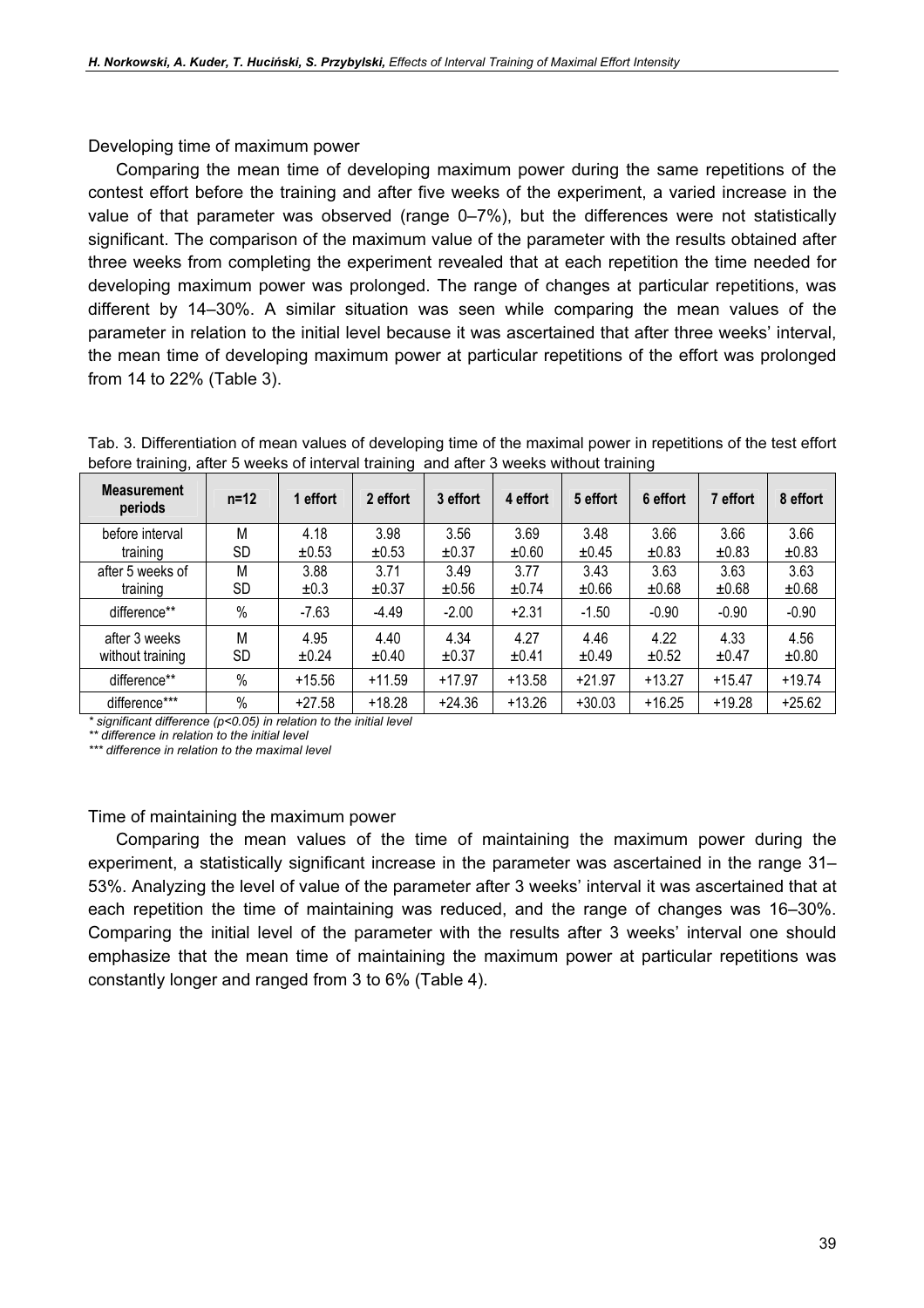| <b>Measurement</b><br>periods | $n=12$ | 1 effort | 2 effort | 3 effort | 4 effort | 5 effort | 6 effort | 7 effort | 8 effort |
|-------------------------------|--------|----------|----------|----------|----------|----------|----------|----------|----------|
| before interval               | M      | 2.36     | 2.31     | 1.89     | 1.71     | 1.66     | 1.52     | 1.52     | 1.47     |
| training                      | SD     | ±0.64    | ±0.58    | ±0.48    | ±0.69    | ±0.67    | ±0.81    | ±0.81    | ±0.81    |
| after 5 weeks of              | М      | $3.10*$  | $3.06*$  | $2.81*$  | $2.58*$  | $2.42*$  | $2.32*$  | $2.05*$  | $2.19*$  |
| training                      | SD     | ±0.82    | ±0.50    | ±0.58    | ±0.53    | ±0.58    | ±0.61    | ±0.61    | ±0.61    |
| difference**                  | $\%$   | $+31.35$ | $+32.29$ | +48.67   | $+50.88$ | $+45.78$ | $+52.63$ | $+34.86$ | $+48.97$ |
| after 3 weeks                 | M      | 2.50     | 2.25     | 1.97     | 1.98     | 1.81     | 1.80     | 1.88     | 1.68     |
| without training              | SD     | ±0.59    | ±0.60    | ±0.66    | ±0.58    | ±0.52    | ±0.39    | ±0.44    | ±0.45    |
| difference**                  | $\%$   | $+5.60$  | $-2.67$  | $+4.06$  | $+13.64$ | $+8.29$  | $+15.56$ | $+19.15$ | $+12.50$ |
| difference***                 | $\%$   | $-19.35$ | $-26.47$ | $-29.87$ | $-23.26$ | $-25.21$ | $-22.41$ | $-16.10$ | $-23.29$ |

Tab. 4. Differentiation of mean values of developing time of the maximal power in repetitions of the test effort before training, after 5 weeks of interval training and after 3 weeks without training

 $*$  significant difference ( $p$ <0.05) in relation to the initial level

\*\* difference in relation to the initial level

\*\*\* difference in relation to the maximal level

## **Discussion**

A physiological response of the human system to physical effort depends on the increase in energetic demand related to that effort, and it differs individually. This difference is genetically determined and it is connected with adaptation efficiency of functional systems, organs, the biomechanical process as well as reserves of energetic substrates.

As it has already been said, the experimental problem is connected with finding how to decrease the training loads prior to contest (tapering). In many sports the best results achieved during competitions are connected with decreasing the training loads just before competitions. Among the considered variables there are: the duration, the frequency and the intensity of training sessions. Intensity creates most problems for coaches. First, an athlete's systems should acquire the optimal adaptational capacity and maintain it during the competition period, but without overtraining. Secondly, a proper balance between aerobic and anaerobic processes is required in particular sports. That balance should be acquired at the time of competitions. Knowledge, abilities and competence prove a coach's professionalism.

In this work, the authors have attempted to determine changes in anaerobic capacity, by means of assessing the effects of mechanical work, maximum power, time of maintaining the maximum power affected by effort at the intensity level of 100% of individual capacities within the examined group.

The results of the experiment, as have been presented in this paper, enabled us to ascertain that the training loads for 5 weeks were effective training stimuli, which probably affected adaptational changes in terms of anaerobic capacity. We say: probably, due to the fact that adaptational changes were not controlled, but only the effects of those changes were considered. In the consecutive effort trials the analysis of the presented results indicates the statistically significant improvement of the effects in mechanical work, maximum power, time of developing and maintaining it as well. Considering the fact that those examined students do not practice sport at competition level, the scale of the observed effects should be emphasized. A significant increase was observed in all examined parameters.

The views on the methods of shaping the adaptational changes in terms of anaerobic capacity differ in details. Many scientists and sport coaches believe that interval training is the basic method for shaping the mentioned changes [6,7,8,9,10,11]. Some authors recommended efforts performed in a series of 3, 6 or 10 efforts with intervals [6,12,13,14,15,16,17,18,19,20]. Some of them say that the time of maximum effort should not be longer than 10sec. [8, 21,22,23,24].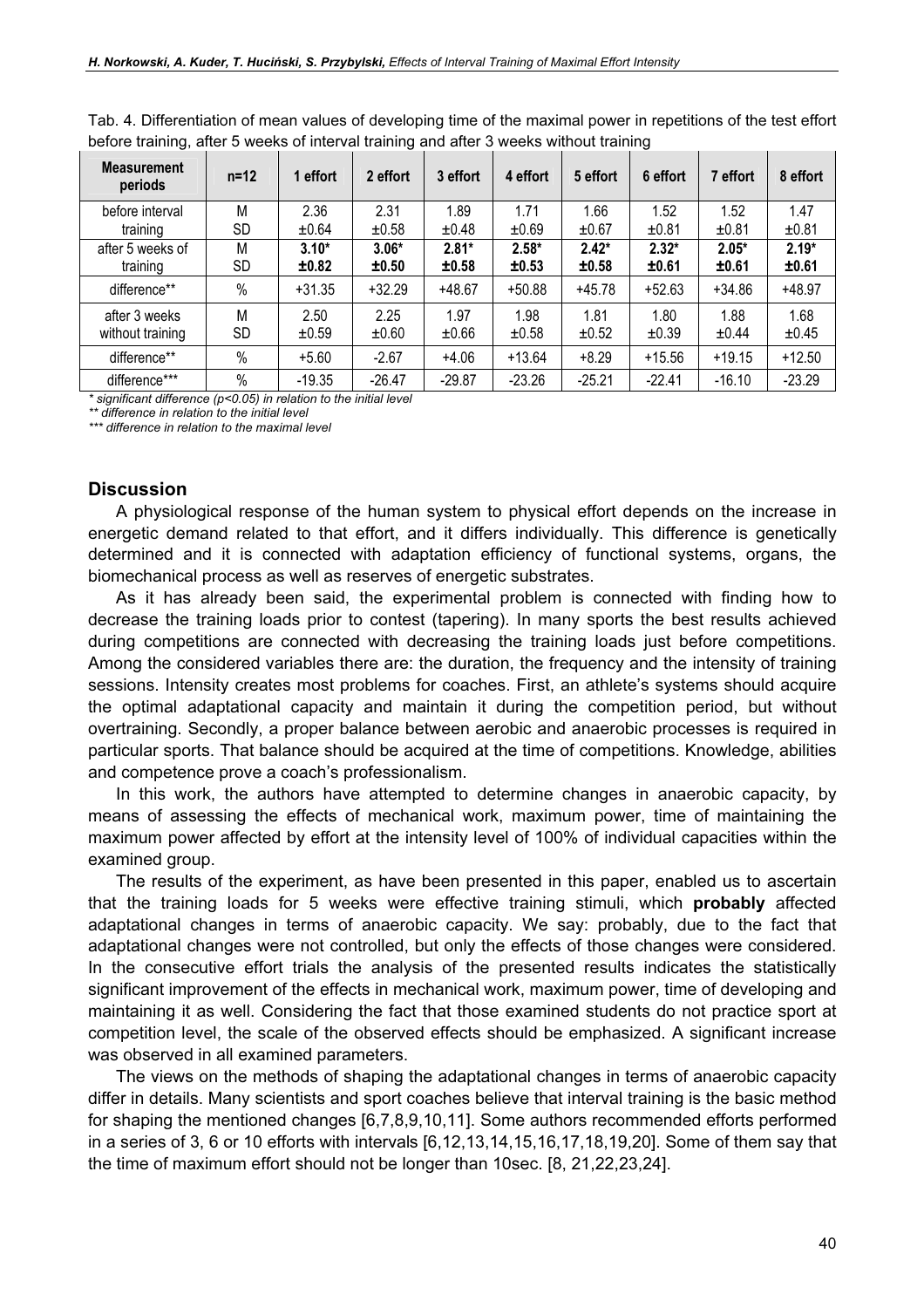Adaptational changes take place at the molecular level and they are connected with a synthesis of specific proteins for particular physical efforts [25,26,27]. Adaptational changes in anaerobic capacity manifest in increasing the activity and the quality of enzymes (ATPasis, myokinasis, creatine kinasis, glycolit) active in ATP resynthesis [23,28,29]. They also generate the quantity of energetic substrates in skeleton muscles cells.

Thus the problems of working out the methods of shaping anaerobic capacity (in details) is still open and calls for much more controlled experiments.

## **Conclusions**

The used training loads significantly affected the improvement of the results in terms of mechanical work, maximum power, time of developing and maintaining it.

The dynamics of changes of anaerobic capacity parameters after completing the training may be used as a factor of reliable steering the training loads in terms of intensity.

## References

- 1. Johns RA, Houmard JA, Kobe RW, et al. Effects of taper on swim power, stroke distance and performance. Med Sci Sport Exer 1992;10(24):1141–1146.
- 2. Bompa TO. Periodization: theory and methodology of training. Champaign, Il: Human Kinetics; 1999.
- 3. Costill DL, King DS, Thomas R, Hargreaves R. Effects of reduced training on muscular power in swimmers. Physician Sportsmed 1985;13:94–101.
- 4. Wilmore JH, Costill DL. Physiology of Sport and Exercise. 2<sup>nd</sup> ed. Champaign, II: Human Kinetics; 1999.
- 5. Maglischo EW. Swimming fastest. Champaign Ill.: Human Kinetics; 2003.
- 6. Balsom PD, Seger JY, Sjodin B, Ekblom B. Maximal-intensity intermittent exercise: effect of recovery duration. Int J Sport Med 1992;13:528–533.
- 7. Gibala MJ, McGee SL, Garnham AP, Howlett KF, Snow RJ, Hargreaves M. Brief intense interval exercise activates AMPK and p38 MAPK signaling and increases the expression of PGC-1  $\alpha$  in human skeletal muscle. J Appl Physiol 200;106(3):929–34.
- 8. Norkowski H. Struktura obciążeń wysiłkowych a efekty treningu przerywanego o maksymalnej intensywności [Structure of effort loads vs effects of interval training of maximal intensity]. Studia i Monografie nr 89. Warszawa: AWF; 2003 [in Polish].
- 9. Sozański H. Wytrzymałość [Endurance]. Trening 1992;1:239–261 [in Polish].
- 10. Sozański H, editor. Podstawy teorii treningu [Basics of training theory]. Warszawa: RCM- SKFiS, 1993 [in Polish].
- 11. Wołkow NI. Bioenergetyczne podstawy i ocena wytrzymałości [Bioenergetic basis and an assessment of endurance]. Sport Wyczynowy 1989;7–8:7–18 [in Polish].
- 12. Balsom PD, Gaitanos GC, Ekblom B, Sjodin B. Reduced oxygen availability during high intensity intermittent exercise impairs performance. Acta Physiol Scand 1999;152:279–285.
- 13. Norkowski H, Hubner-Woźniak E, Krawczyk K, Zghidi M. Wydolność beztlenowa młodych mężczyzn o różnym poziomie aktywności fizycznej [Anaerobic capacity in young men of a varied level of physical activity]. Roczniki Naukowe AWF w Warszawie 2004;43:119–128 [in Polish].
- 14. Norkowski H, Kłosowski M, Buśko K. Physiological responses to repeated bouts of anaerobic exercise. Phys Educ Sport 2002;46(supl. 1/1):576–578.
- 15. Klimek A. Fizjologiczne reakcje układu oddechowego podczas powtarzanych wysiłków fizycznych na tle wydolności aerobowej i anaerobowej dzieci i osób dorosłych [Physiological reactions of the respiratory system during repetitious physical efforts against a background of aerobic and anaerobic capacity in children and adults]. Studia i Monografie nr 28. Kraków: AWF; 2004 [in Polish].
- 16. Lakomy HKA, Lakomy J, Martin D, Nevill ME. Fatigue and the power-velocity relationship of muscle measured during cycling. J Sport Sci 1994;12:142.
- 17. Trzaskoma Z, Lipiński P. Maksymalna moc i maksymalna siła mięśni kończyn dolnych 16–18-letnich sportowców [Maximal force and maximal power of lower limbs in 16-18-year-old sportmen]. Biol Sport 1997;14(7):156–161 [in Polish].
- 18. Fidelus K, Ostrowska E, Tokarski T, Urbanik C. Zmiana siły i mocy mięśni kończyn dolnych pod wpływem treningu na cykloergometrze [Change in power and force of lower limbs under the influence of training on a cycloergometer]. Monografie AWF Poznań 1996;330:177–182 [in Polish].